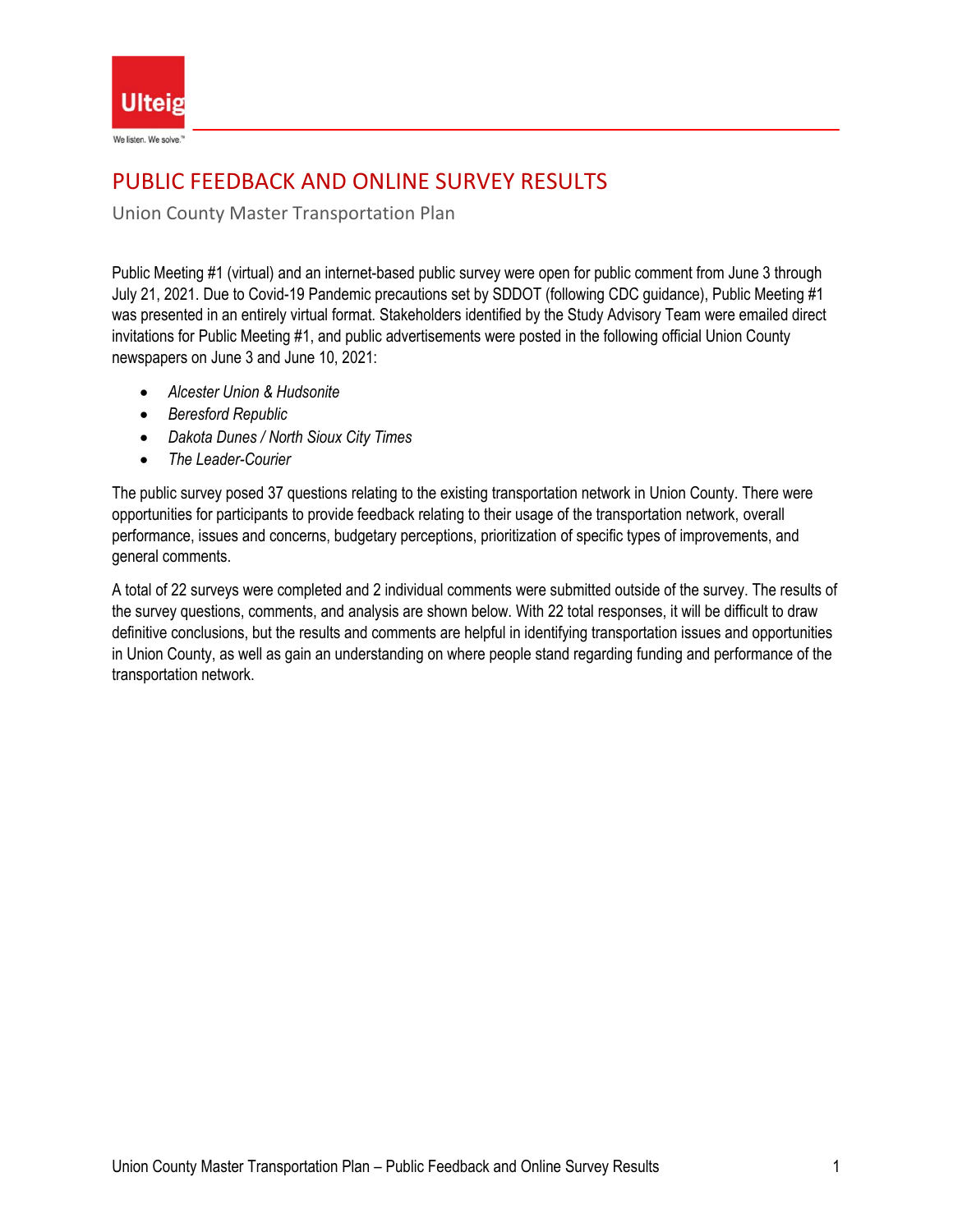

## **Q1. Where in Union County do you live?**



#### *Comments:*

- *Outside Union County – Georgia*
- *Jefferson Township – Wynstone community*
- *Jefferson Township – Wysnstone*
- *City of Jefferson – Wynstone*
- *Jefferson Township – Wynstone*
- *Elk Point Township – City of Elk Point*

*The majority of survey respondents live in Jefferson Township, with Big Sioux Township and North Sioux City registering the second most responses.*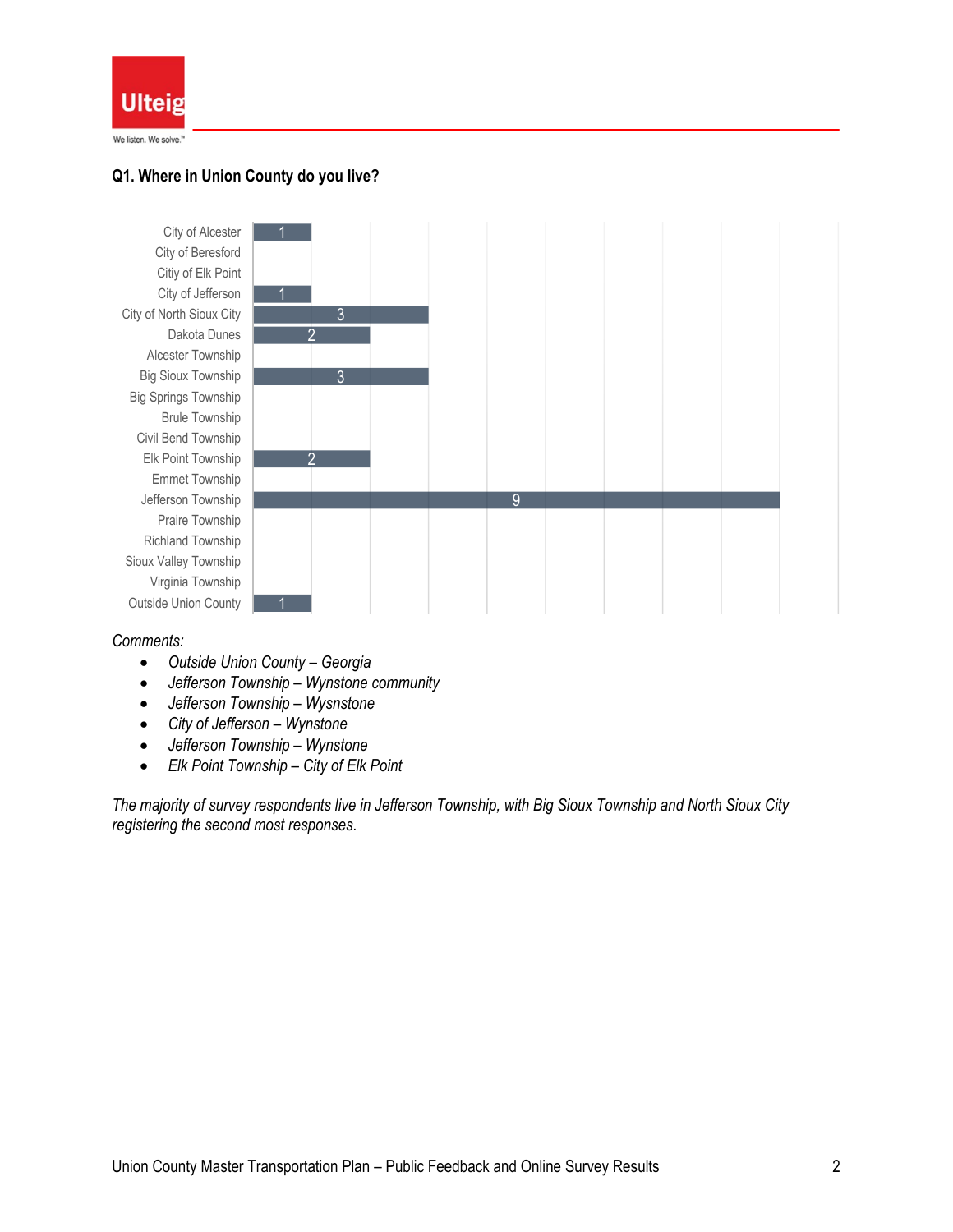

# **Q2. Where do you travel for work/school in Union County? Select all that apply.**



*Comments:*

- *Outside Union County – Sioux City*
- *Outside Union County – Sioux City, Iowa*
- *Outside Union County – Sioux City, Iowa*
- *Outside Union County – Sioux City*
- Dakota Valley Elementary School (myself)f; husband north to Sioux Falls and west
- *Outside Union County – Sioux City, IA*
- *Outside Union County – Sioux City*

*The majority of survey respondents commute to the Sioux City metropolitan area for school or work, including Sioux City, IA, North Sioux City, and Dakota Dunes.*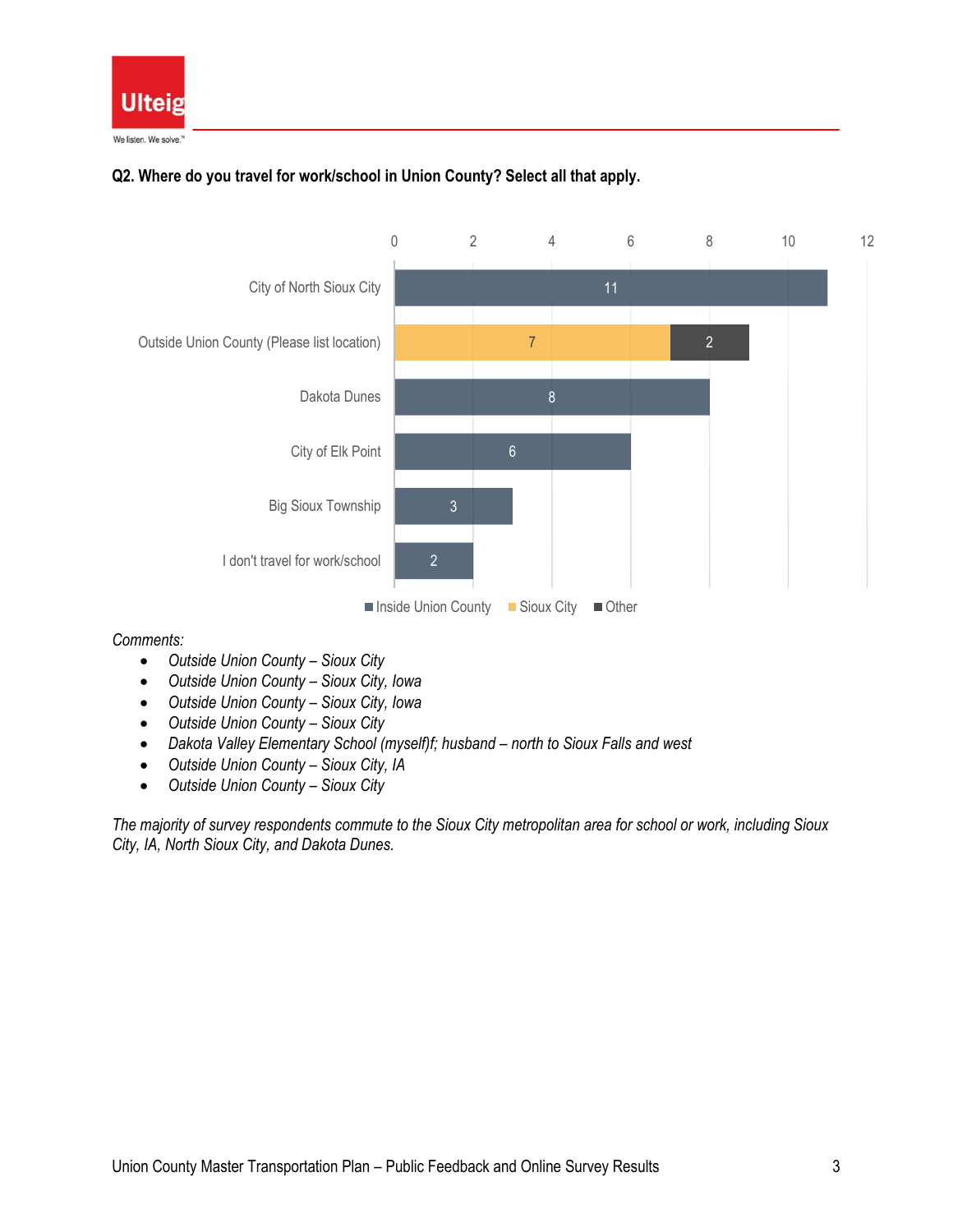



#### **Q3. How do you typically travel to destinations from your home?**

*The majority of survey respondents typically drive alone when travelling to outside destinations. This number does not reflect the true number of occupants per vehicle for the majority of trips, as many trips in Union County would be expected to involve family members driving spouses and children, which would technically qualify as a carpool.*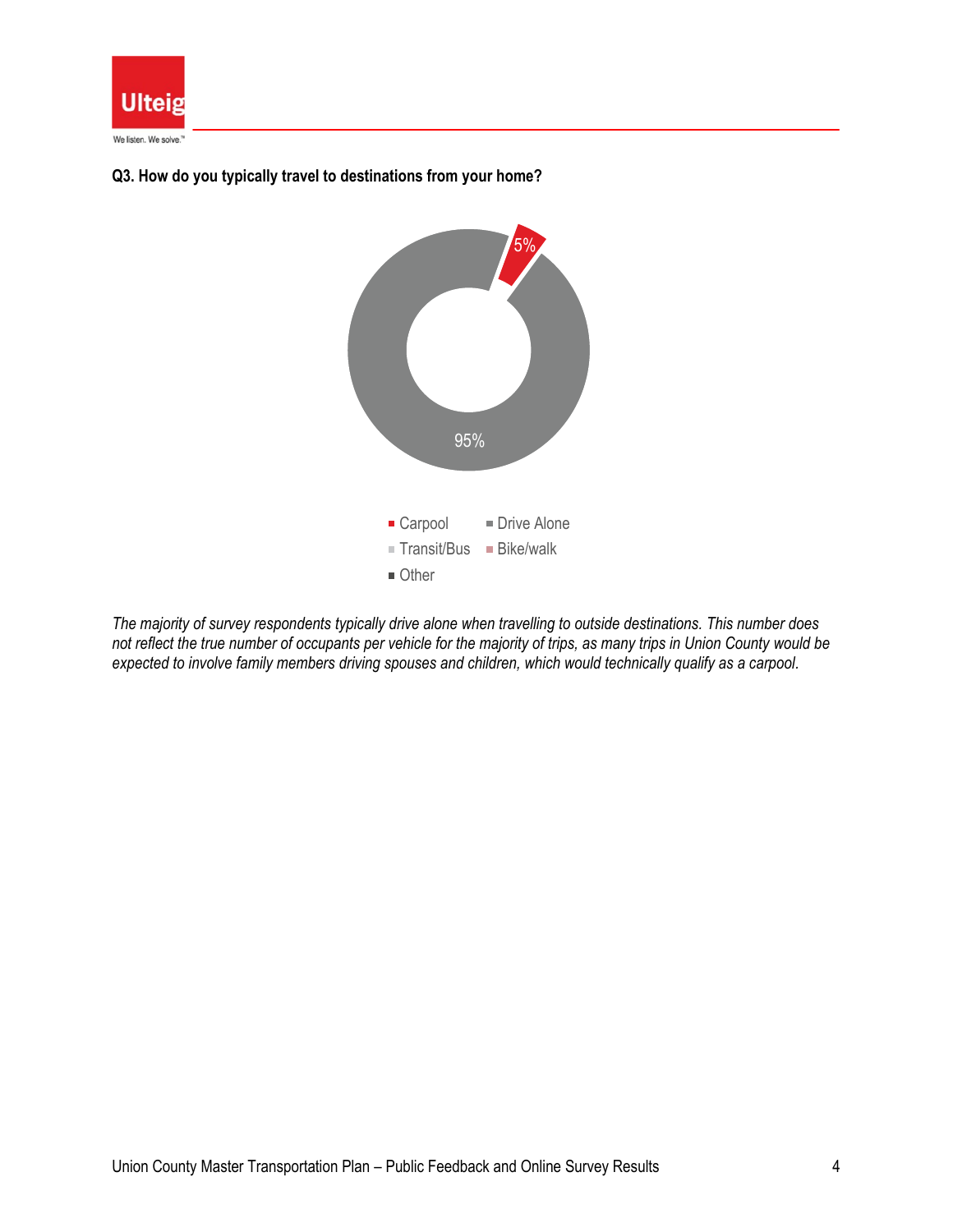

## **Q4. How many miles do you travel in a typical week?**



*Survey respondents most frequently responded that they drive between 100 to 200 miles in a typical week, with the second largest cohort driving over 400 miles per week. This travel behavior is normal for a rural population.*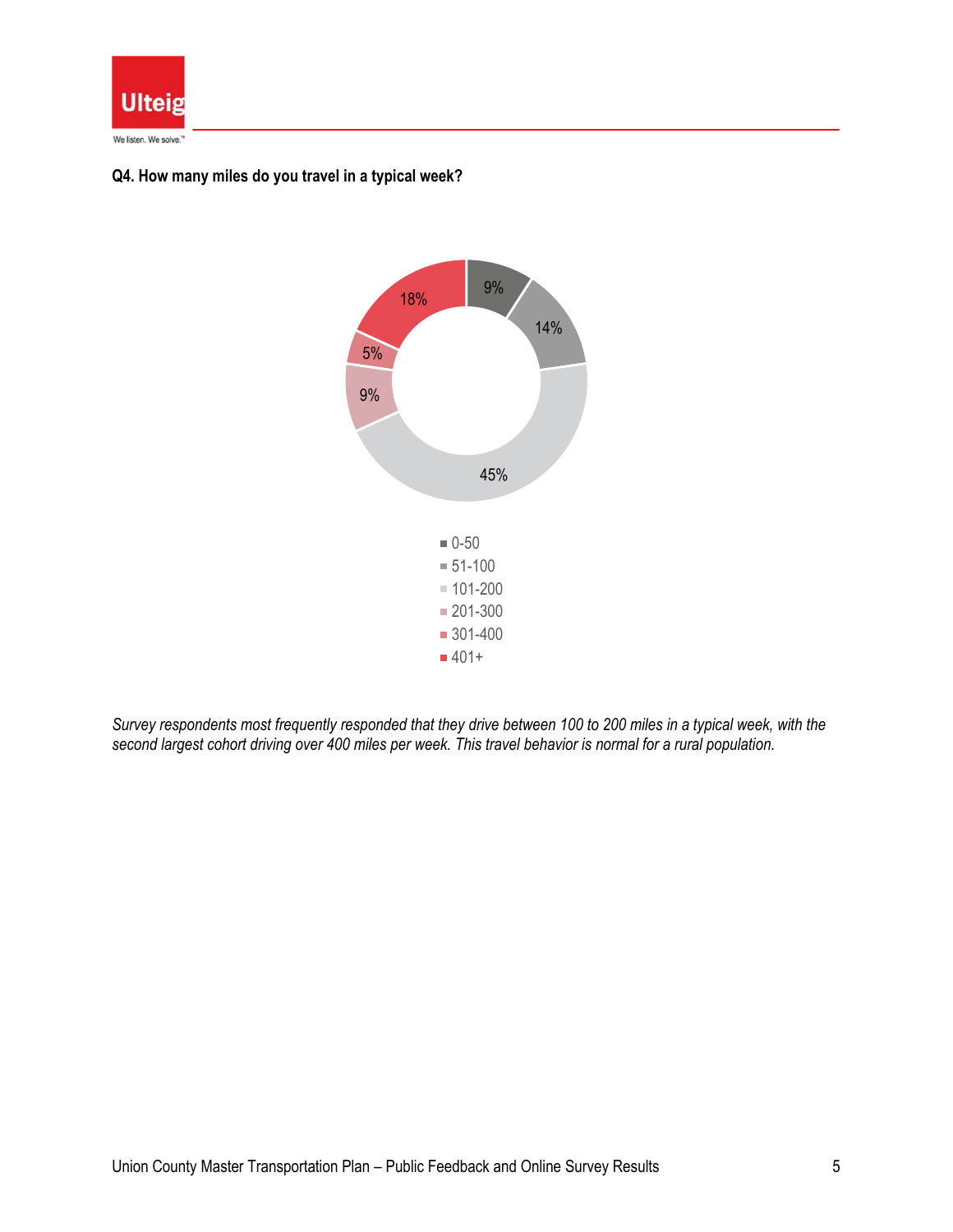



## **Q5. During warmer months, how often do you walk/bike outdoors in Union County?**

*36% of survey respondents report walking or biking 3-5 days per week, while 27% reported walking and biking 6-7 days per week, a great baseline number for active living and active transportation in Union County.*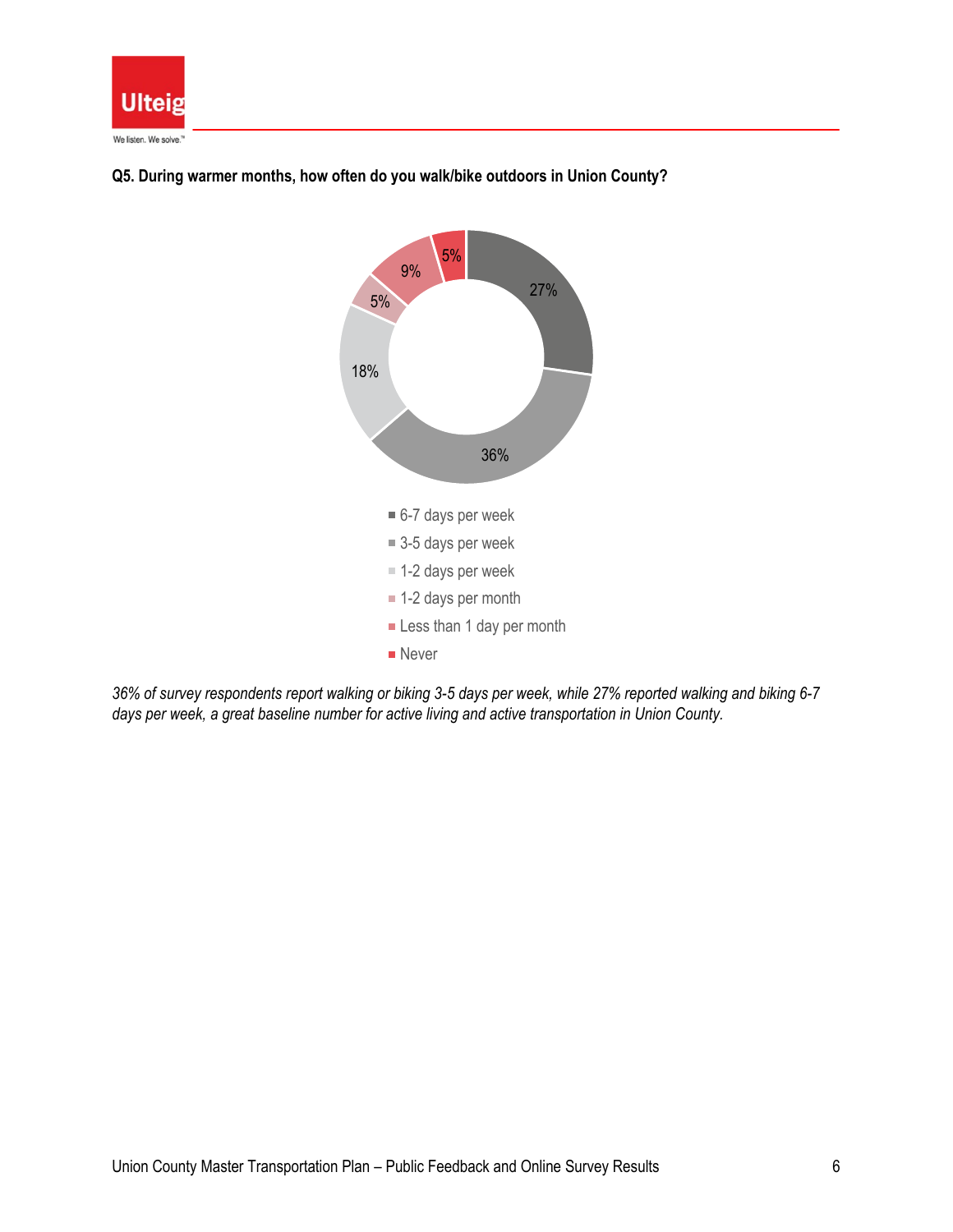

## **Q6. What prevents you from walking/biking outdoors more often than you do? Please explain and identify issues regarding pedestrian facilities and safety within Union County.**

- Weather, other commitments.
- Nothing prevents me from walking.
- There are no sidewalks or bike lanes. I utilize Adam's Nature Area to walk and bike ride.
- Safe place to walk/bike not readily available.
- No Sidewalk in Wynstone.
- No shoulders on county roads, specifically on Hwy 23 (334th St.).
- No biking trails/paths--must ride on a fairly heavily trafficed highway.
- There is no walking path near me. (Deer Run Circle) The county road is too busy to walk safely.
- The road from the Dakota Valley Middle School to Deer Run is NOT pedestrian/bike friendly; cars traveling west after work have sun in their eyes, cars traveling east have the morning sun in their eyes, no shoulders on the road, and people are traveling MUCH faster then the speed limit.
- Conditions excellent for walking/biking McCook Lake Area and Dakota Dunes. Could use bike lanes up to Jefferson and also out to Wynstone on county Roads.
- Connectors to neighboring communities.
- Weather or personal schedule keep me from walking each day. I sometimes walk on the school track or on the golf course. Few other locations have sidewalks or walk paths.
- No place to ride.

*Lack of bike and walking infrastructure (trails, sidewalk, paved shoulders, and bike lanes) are frequently mentioned as the main obstacles preventing Union County residents from walking and biking more often. Weather conditions were also frequently mentioned.*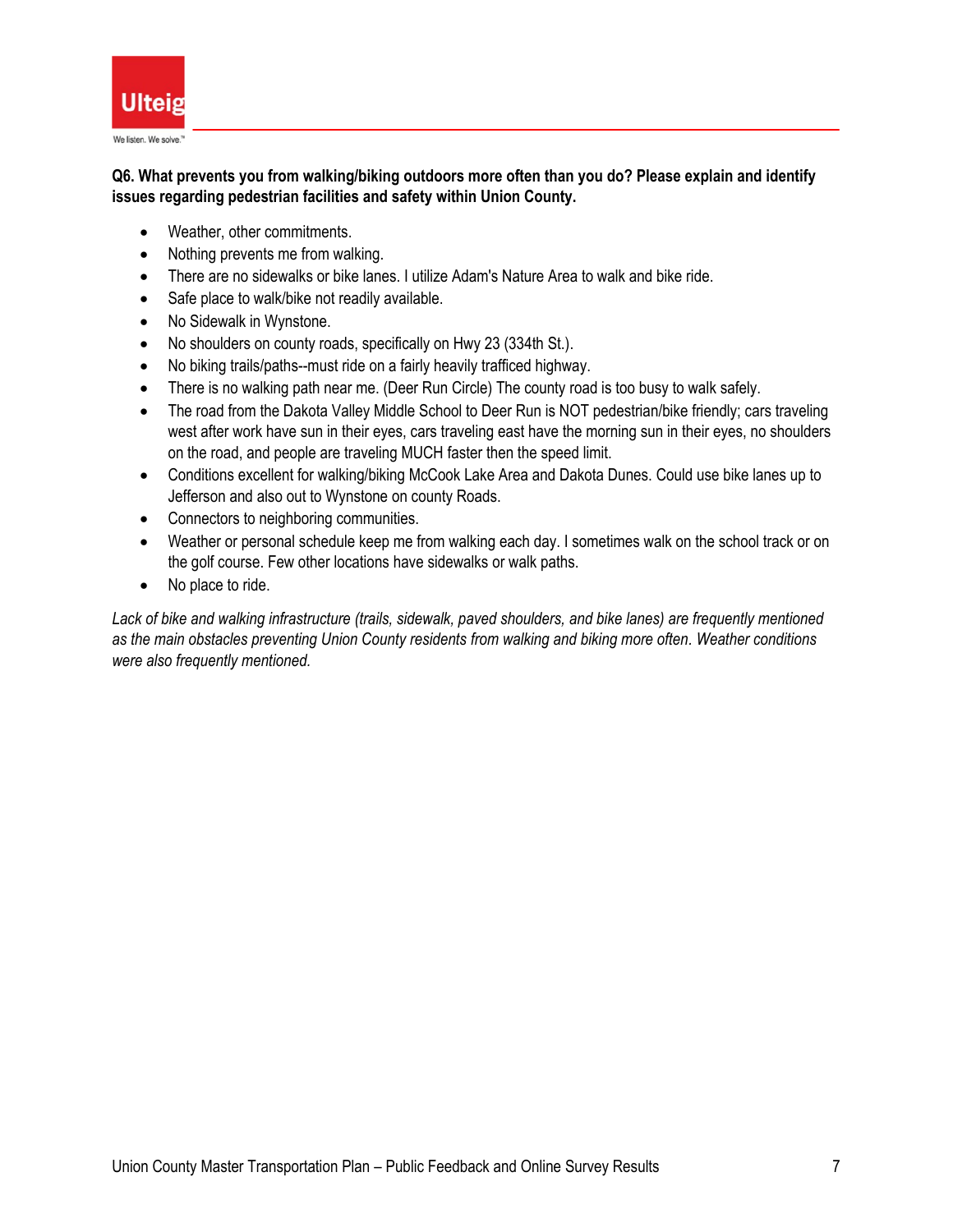

# **Summary of Responses for Q7, Q10, Q15, Q17, Q19, & Q23 (Comments are shown in the following sections)**



*The details of these questions are provided later in the document. By comparing side by side, there is an opportunity to discern where survey respondents are identifying specific concerns and opportunities for improvement rather than simply generalizing them.*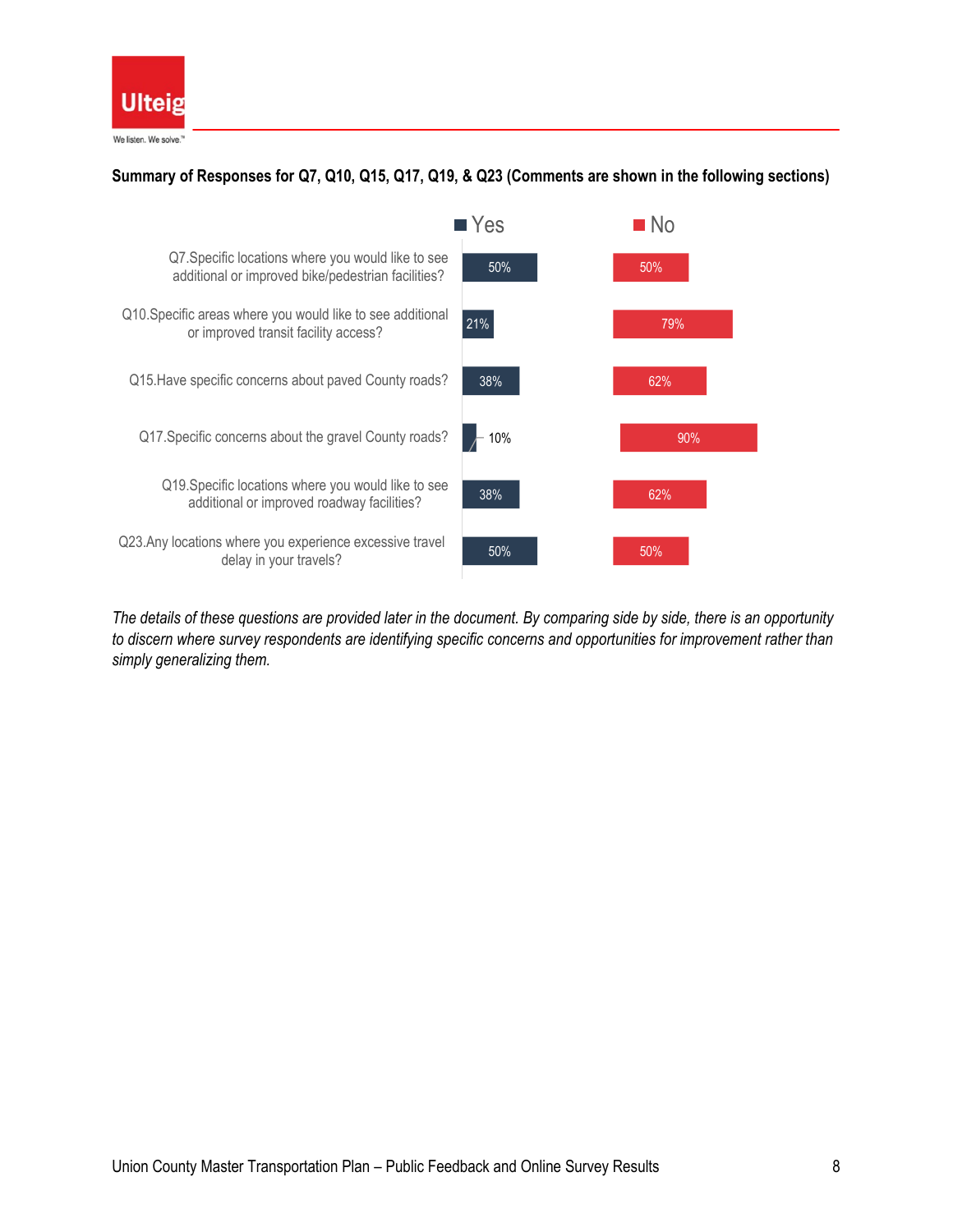

**Q7. Are there specific locations where you would like to see additional or improved bike/pedestrian facilities in Union County?**



If Yes, please explain:

- Bike/Walk trail to Adam's Nature to Dakota Dunes.
- Along 334th St a bike/walking trail connecting Wynstone to McCook/N Sioux City bike/walk trail
- Wynstone
- Hwy23/Northshore drive.
- Sidewalk along the south side of Deer Run, walk way to Adams Nature Preserve from Deer Run along the buffalo fence/pasture, sidewalk/bike path along road from Deer Run to Dakota Valley Middle School.
- Nice bike paths in Adams Homestead Nature Preserve
- Along MO River
- SD side of Big Sioux fm Dunes to the strip in North Sioux City & amp; bridge to Sioux City, IA
- If the railroad line between Hawarden and Beresford was ever abandoned that might make a good walking trail.
- County rd 1b needs a bike lane

*The respondents identified a variety of ideas for improved bike/pedestrian facilities. These suggestions will be incorporated into the Draft Union County Master Transportation Plan where applicable.*

### **Q8. How often do you use public transit (e.g. buses, paratransit, etc.)?**



*This is an expected response for many rural residents. The inconvenience of utilizing public access and/or the lack of access to public transit could be factors in this heavily weighted response. However, 21% of respondents (Q10) indicated they have specific areas where they would like to see additional or improved transit facility access.*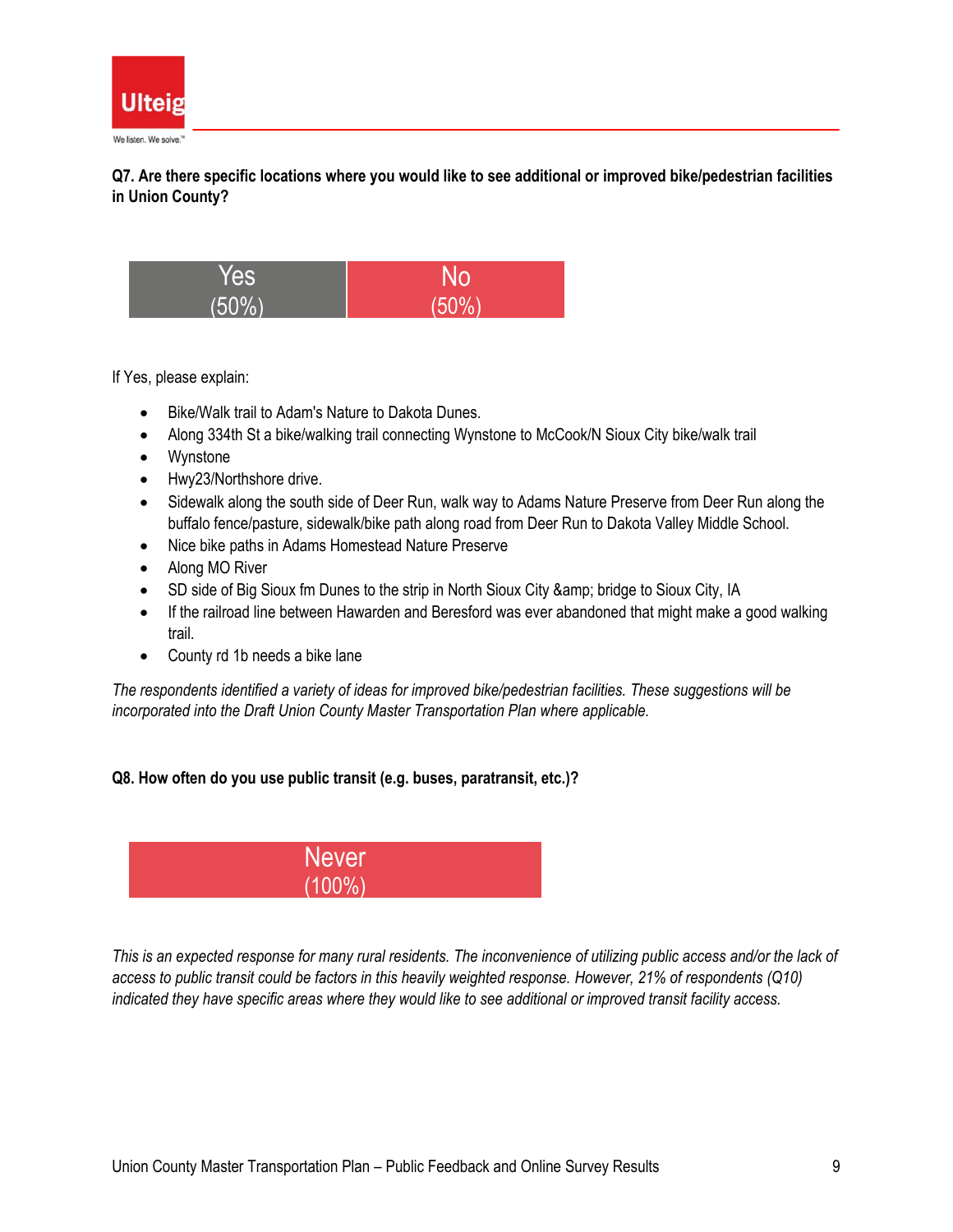

**Q9. Why do you use public transit? Select all that apply.**



• A bus from NSC w/bike rack would be great.

*The inconvenience of utilizing public access and/or the lack of access to public transit could be factors in this heavily weighted response. However, 21% of respondents (Q10) indicated they have specific areas where they would like to see additional or improved transit facility access. A recommendation for bicycle accommodations on buses has been incorporated into the Draft Union County Master Transportation Plan.*

### **Q10. Are there specific areas where you would like to see additional or improved transit facility access in Union County?**



If Yes, please explain:

- Much better bus service.
- Around Dakota Valley schools
- Bus to Sioux City.
- Access within cities, public transit is not advertised very well.

*Recommendations for transit service have been incorporated into the Draft Union County Master Transportation Plan.*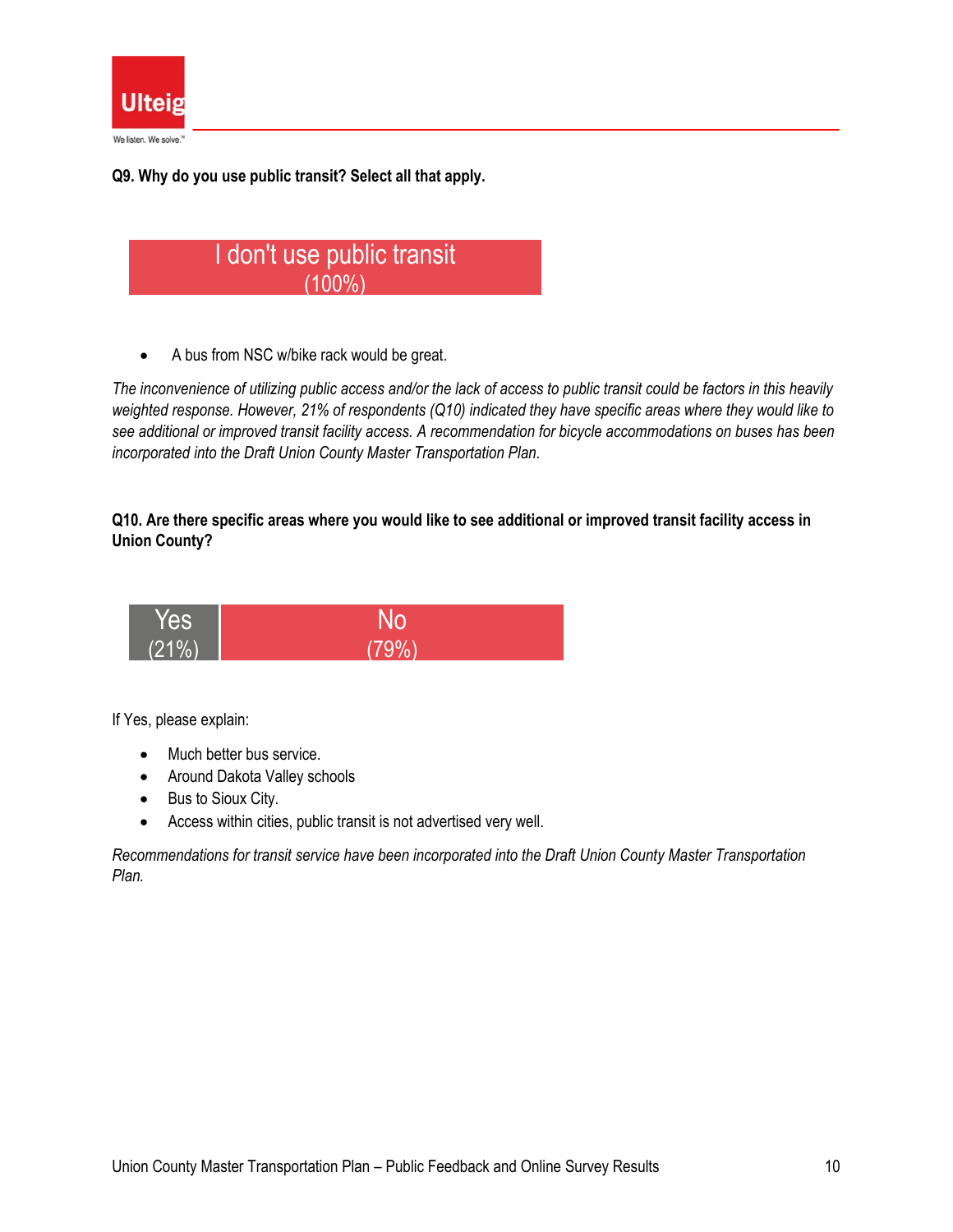





*All roadway types are mentioned; however, Interstates, State Highways, and County Roads have the highest maintenance priority.*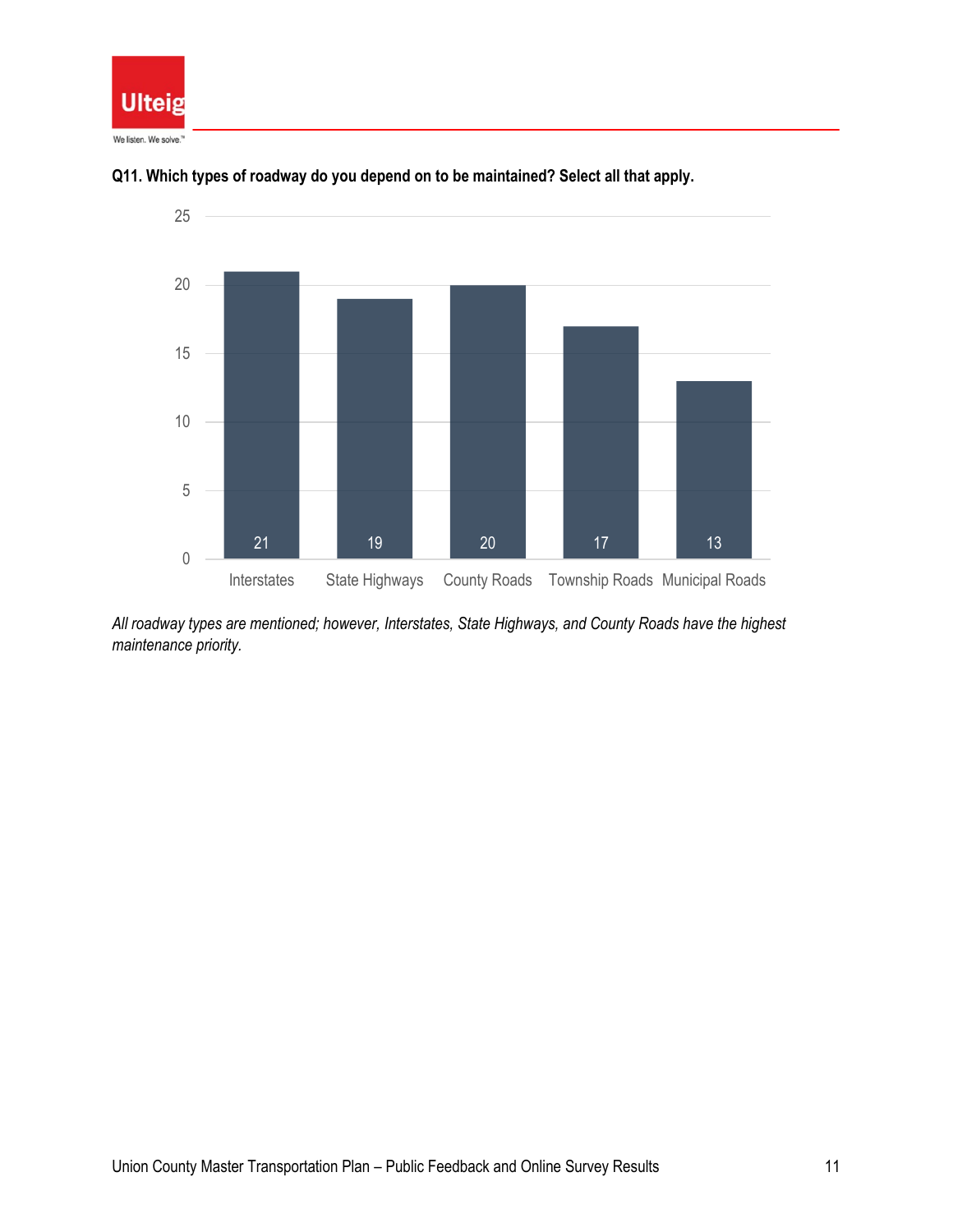



**Q12. How would you rate the quality of Union County transportation infrastructure compared to 5 years ago?**

*The majority of survey respondents have listed the quality of Union County transportation infrastructure as the same compared to 5 years ago.*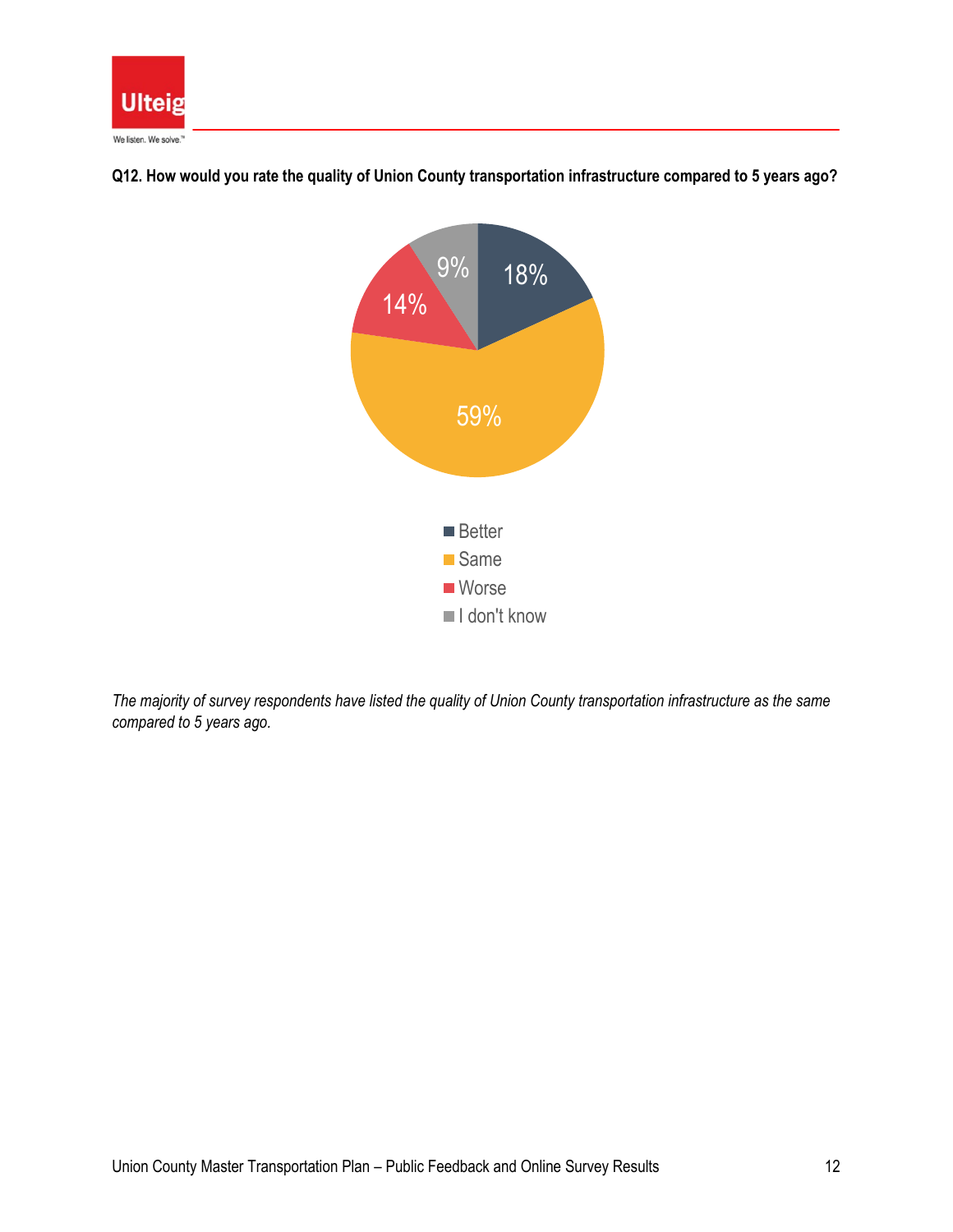

## **Q13,14,16 and 18. How would you rate the condition of … ?**



*Survey respondents indicated Township Roads, Gravel Roads, and Paved County Roads are mostly Fair to Good condition, while Paved State Roads are mostly in Good condition.*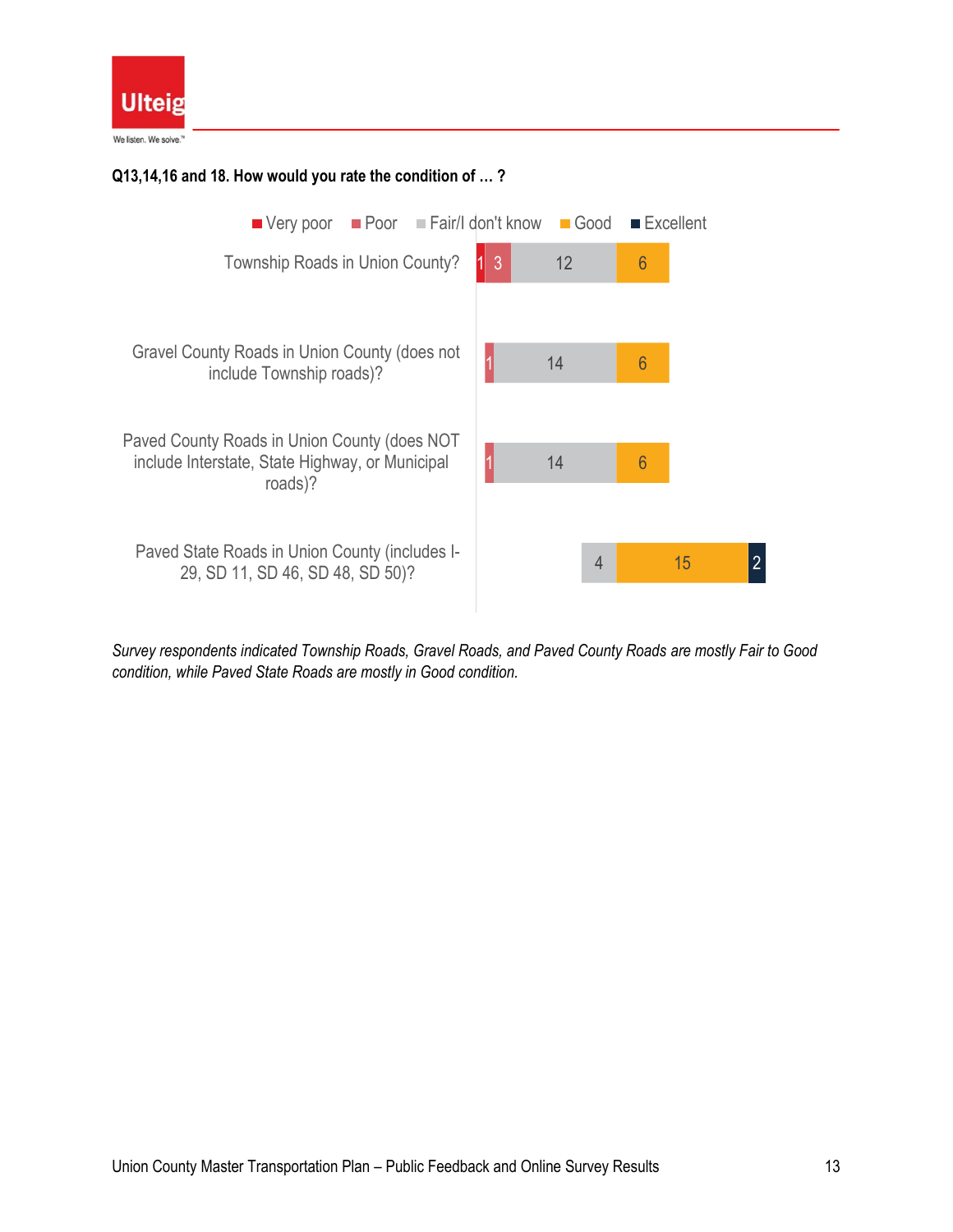

**Q15. Do you have specific concerns about paved County roads in Union County (does NOT include Interstate, State Highway, or Municipal roads)?**



- Exit 4 overpass bridge and approach on each side there's bad washboarding and bumps
- Asphalt roads are rough, too many tar joints (dangerous when on motorcycle) ditches aren't mowed frequently enough (concern on watching for wildlife) and some of the concrete roads buckle with heat (not enough expansion joints) the road at hwy 23 near exit 4 from I-29 is very rough, needs repair.
- but wish county still maintained Northshore Drive as they did better job
- Speed limit on County Road 23 between Dakota Valley School and Wynstone should be at least 45 mph not 35 mph
- When pink rock goes down the excess is never tended to; leaving a hazard for motorcycles and bicycles.
- I am concerned Union Co will spend money needlessly on road construction to correct a problem that doesn't exist.
- County Road 1B.
- County road 1B between Jefferson and Elk Point
- Some of the county asphalt roads are starting to show there age from local traffic

*These concerns will be incorporated into the Draft Union County Master Transportation Plan and Maintenance Plan section, where applicable.*

# **Q17. Do you have specific concerns about the gravel County roads in Union County (does not include Township roads)?**



- o Washerboard.
- $\circ$  Some of the gravel roads that are exposed to recent floods and truck traffic show signs of deteriorating

*Routine scheduled grading will alleviate most maintenance concerns. If flooding and truck traffic are expected to continue on certain routes, an improvement plan beyond routine grading may need to be considered. There will be an attempt to identify specific locations as part of the plan.*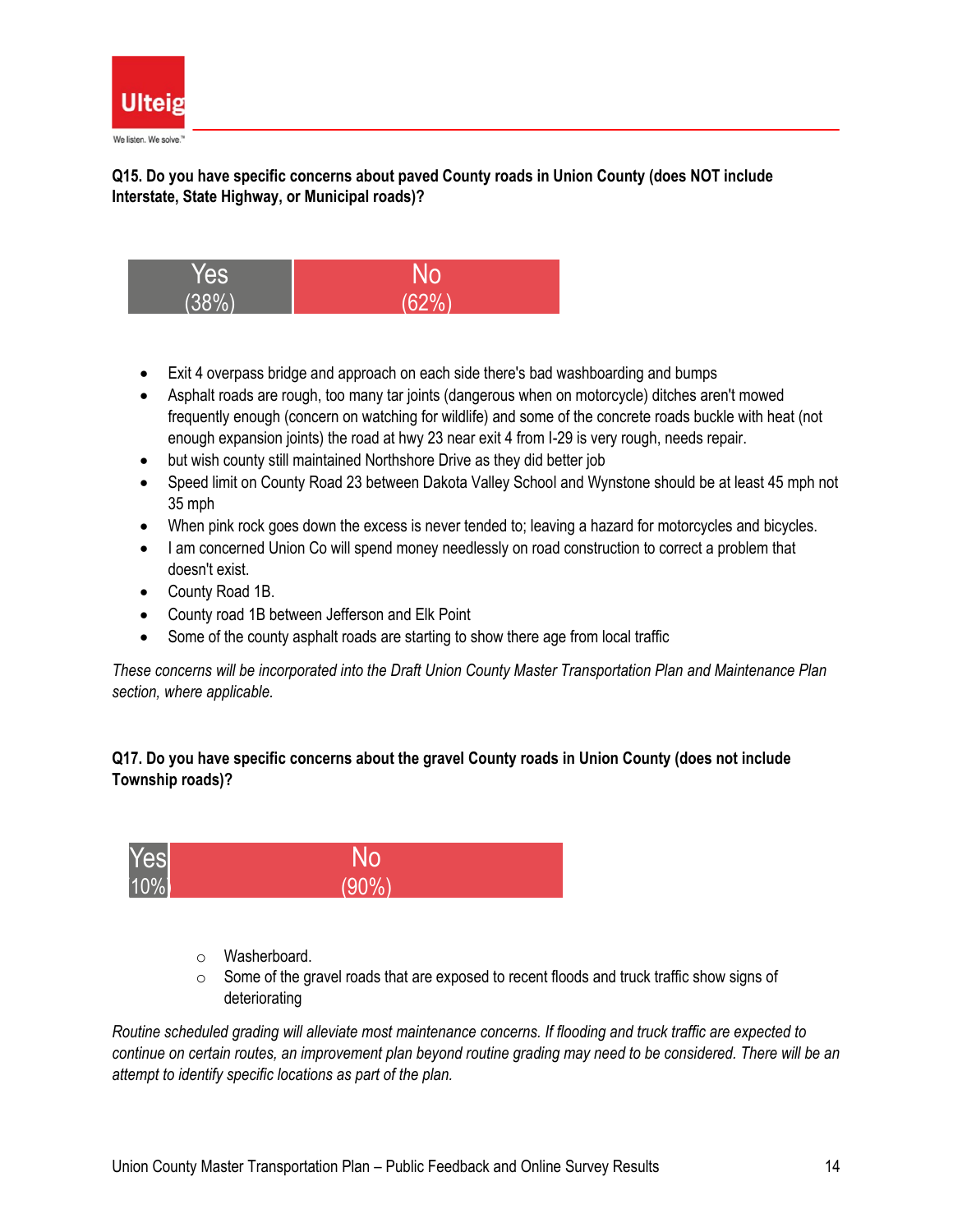

**Q19. Are there specific locations where you would like to see additional or improved roadway facilities (beyond typical maintenance and resurfacing) in Union County?**



- big siux township roads in general.
- Around Dakota valley schools.
- Northshore Drive needs to be 3-lane or with school turning lanes and also need surface improvement. Few years ago new wide concrete street with curb and gutter south on Westshore to Adams and beyond and Northshore needs same.
- In front of Dakota Valley School
- Again, pick up the excess pink gravel after application.
- Henke Rd. Some bus route gravel roads north of Richland. 471st St to Burbank Beach.
- New bridge on I29 exit 4 moved north of existing bridge for safety and economic development. Noisy interstate pavements going thru North Sioux City and Dakota Dunes
- Heavy traffic highways 330th 480<sup>th</sup>

*These suggestions for additional or improved roadway facilities will be considered for future enhancement project planning, where applicable.*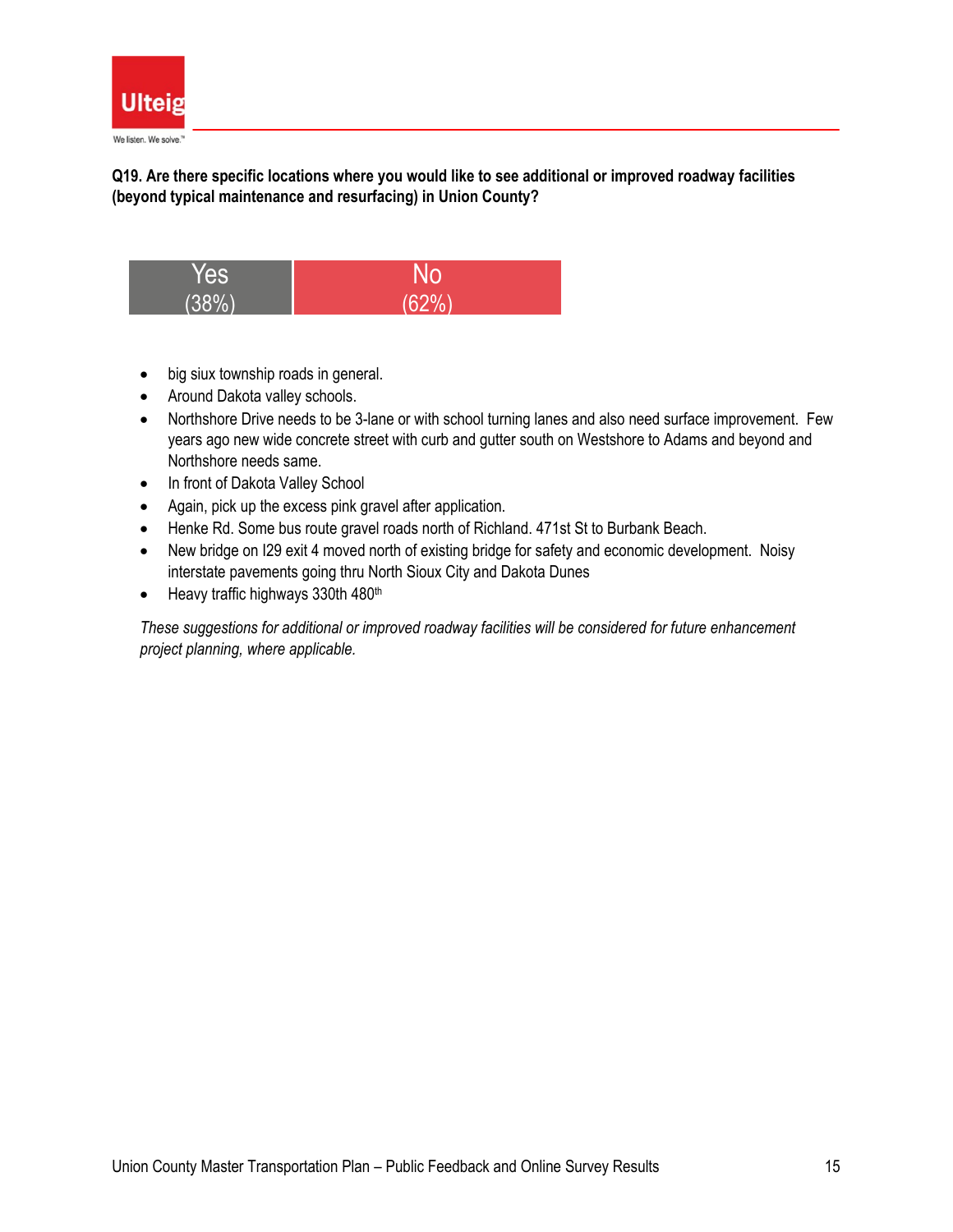



**Q20. How safe do you feel driving or riding in automobiles in Union County?**

*A majority of survey respondents feel very safe to somewhat safe driving or riding in automobiles in Union County.*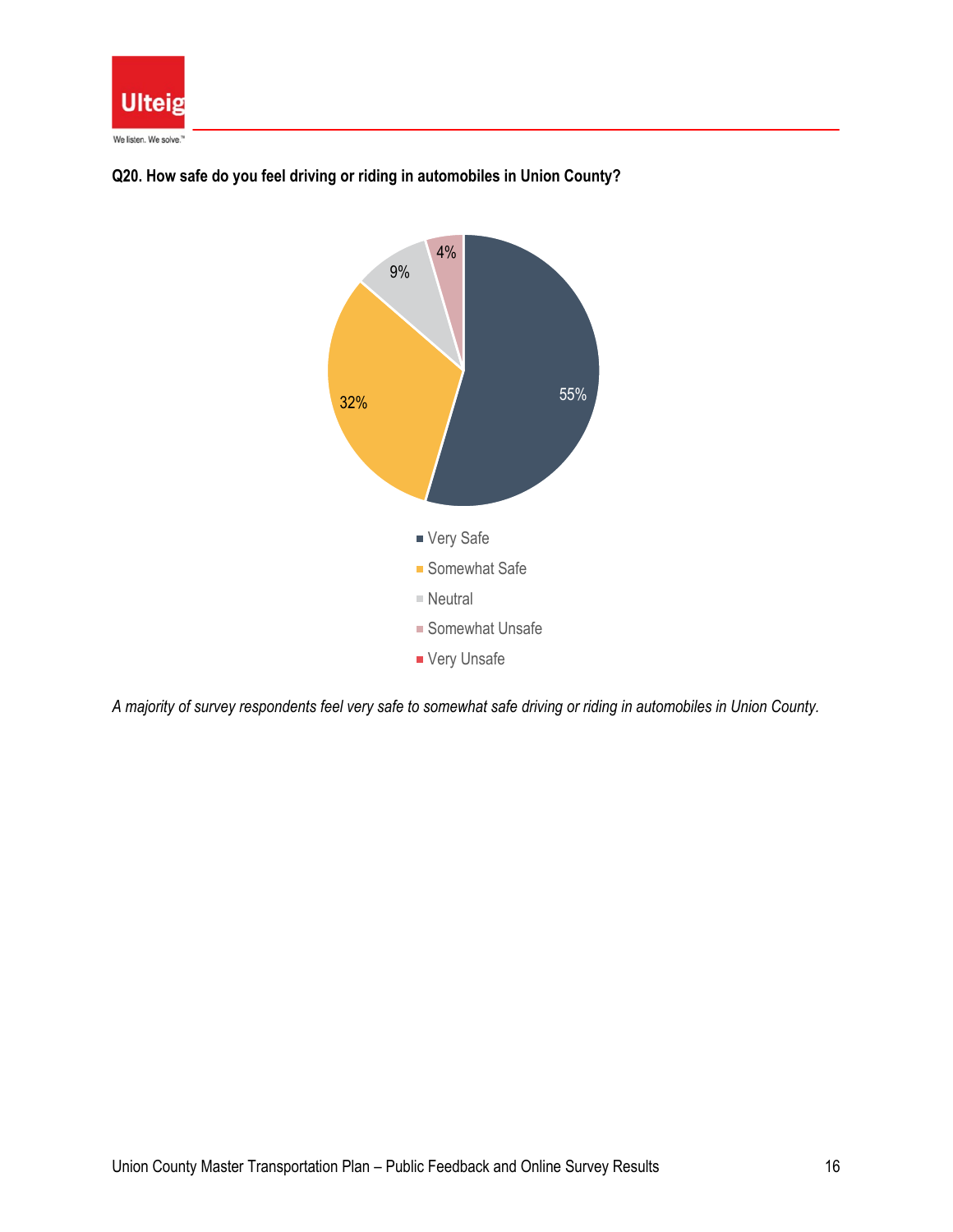

**Q21. Identify general or specific safety issues that you are most concerned about in Union County.**

- other drivers
- I don't have an issue.
- View for pulling out and merging with traffic on Exit 4 overpass is horrible and very dangerous. Site lines blocked by bridge.
- Traffic around Dakota Valley schools
- Ditches need to be mowed better, as a motorcyclist, too many chances for deer to run out. Also, need to enforce the law that grass clippings are not to be spread onto the road way, that is like ice to a motorcycle
- people do NOT know the rules for riding bikes, scooters, skateboards, walking on roads wheels go with the cars not against traffic, pedestrians go against the traffic so you can make eye contact with the driver. Educate the public!
- No safety issues
- Difficulty going from Wynstone on County Road 23 to Interstate 29 in front of Dakota Valley School; road design is not able to accommodate such a HIGH volume of traffic.
- Speeding, texting/calls on cell phones.
- Steep ditches in places. Small shoulders.
- Distracted drivers and wild animals on the roads.

*The responses were varied and valid. These concerns will be incorporated into the Draft Union County Master Transportation Plan and Safety section, where applicable.*

### **Q22. Rate the overall level of traffic congestion in Union County?**



*A majority of survey respondents feel that traffic congestion is Not a problem or a Minor problem in Union County.*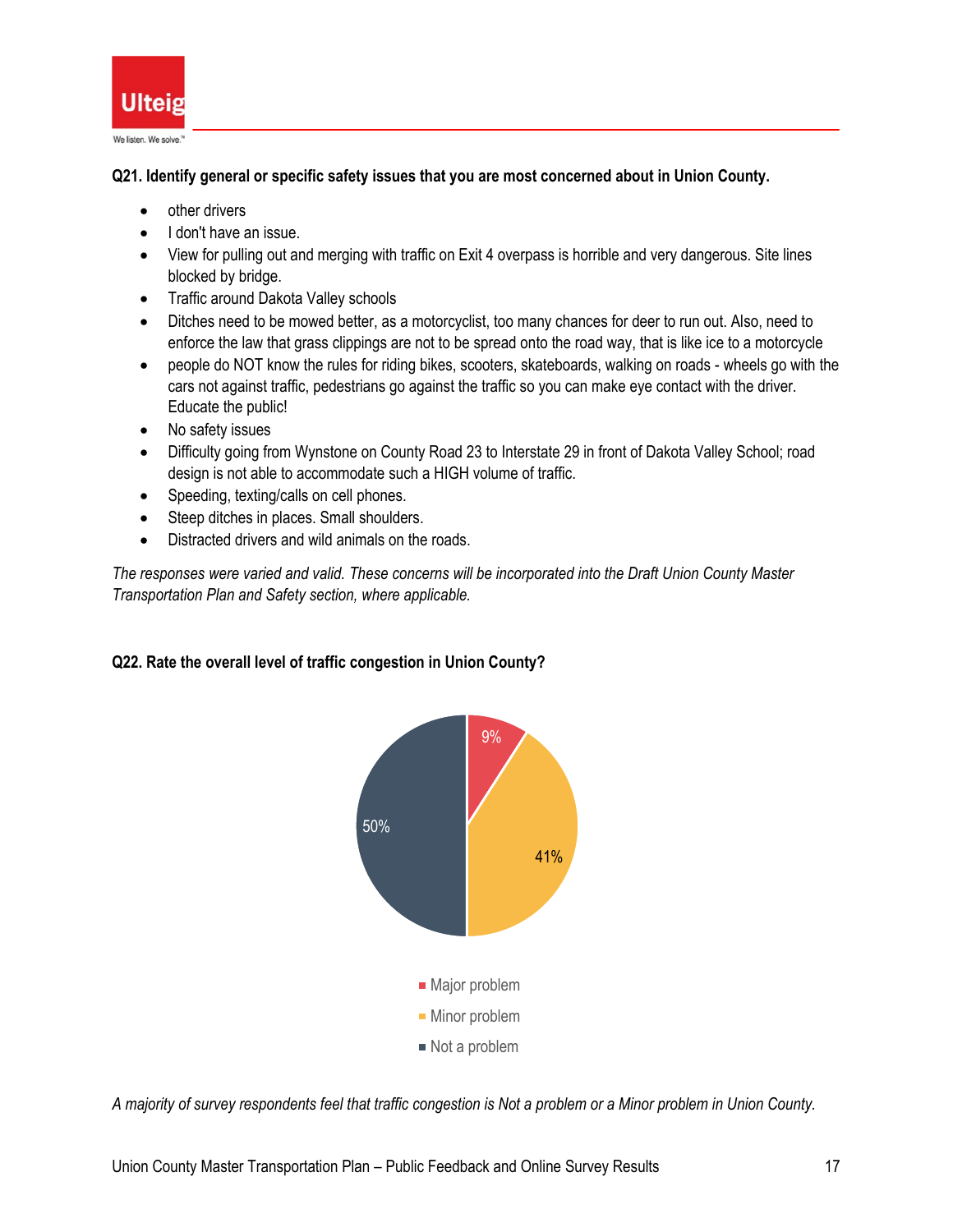

**Q23. Are there any locations in Union County where you experience excessive travel delay in your travels? Please list the location and when excessive travel delays occur.**



- Dakota Dunes Bllvd
- Dakota Valley School Area in 8am and 3pm when school is in session.
- Road in front of Dakota Valley school AND the Exit 4 ramps due to school traffic
- McCook Lake
- Dakota Valley schools
- Northbound Exit 4 gets backed up in the morning during school and then in the evenings. Intersection with Hwy 23/Northshore and that exit can be bad. If you are sitting at that exit, it is very hard to see eastbound traffic on northshore coming over the bridge.
- DV schools
- In front of Dakota Valley schools in the morning and mid-afternoon
- NORTH SHORE DRIVE @ 8:00am and 3:15pm school arrival time and school dismissal time; during sporting events
- twice daily during school year on school days at drop off and pick up minor traffic delay due to no turning lanes and 6 separate school entrances off northshore drive. School could connect elementary and high school parking lots so that middle school exiting traffic could exit through high school lot to Westshore and left turning lanes into the lots would totally alleviate issues.
- Dakota Valley School

*Comments on travel delays were overwhelmingly represented in the vicinity of Northshore Drive, Dakota Valley Schools, and Exit 4 at Interstate 29, though Union County has transferred jurisdiction of North Shore Drive to North Sioux City between Westshore Dr/CR 1 and Interstate 29. Survey respondents list school drop-off and pick-up times as places where they experience excessive travel delay. Mitigation strategies include Safe Routes to School programs that encourage walking and biking, carpooling, walking school busses, and development of school access plans. A planning study along this corridor may be beneficial, as travel delays will increase as the area develop.*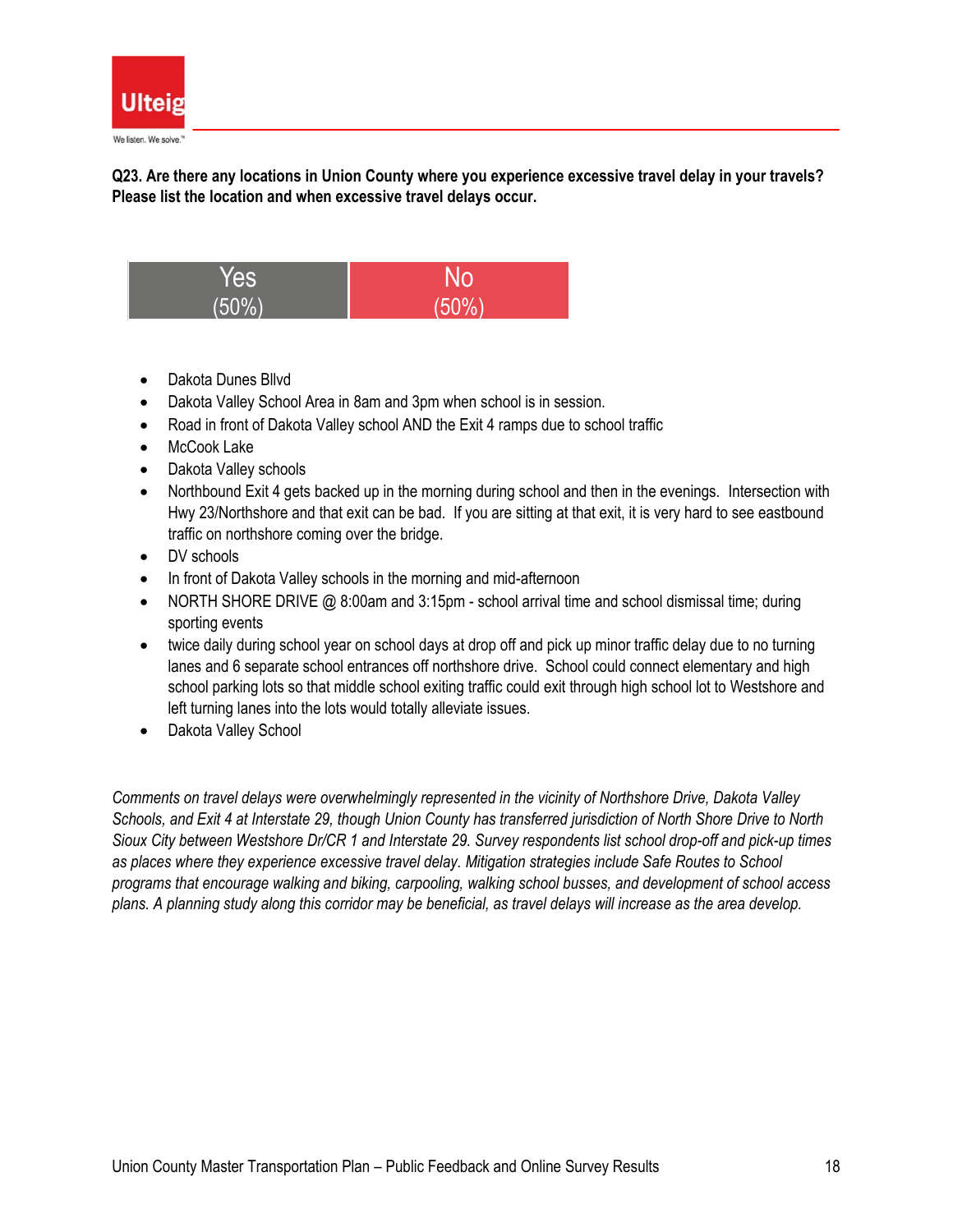

## **Q24. Which long-term cost-saving alternatives would you consider if funding is not adequate to maintain existing transportation infrastructure in Union County? Select all that apply.**



- Otherwise, what about a higher tax on things that damage the roads more (Semis, tractor trailers, farming equipment, etc.) cars and motorcycles are creating issues on the roads, it & #039; s the heavier equipment. There has to be a way to increase funding by charging those that damage the road more.
- I would need more information and time to consider.
- Would rather fix above vrs \$16 million to divert traffic from lake near DV.
- Would consider these cost saving options if it does not severely alter our bus routes for the school.

*There was not one particular response that stands out, though most survey respondents are willing to consider longterm cost-saving alternatives. These alternatives will be considered in the Draft Union County Master Transportation Plan, Maintenance Plan section and revenue assessments. Union County has indicated they would prefer not to implement any of these cost-saving strategies if the network can be maintained without these measures.*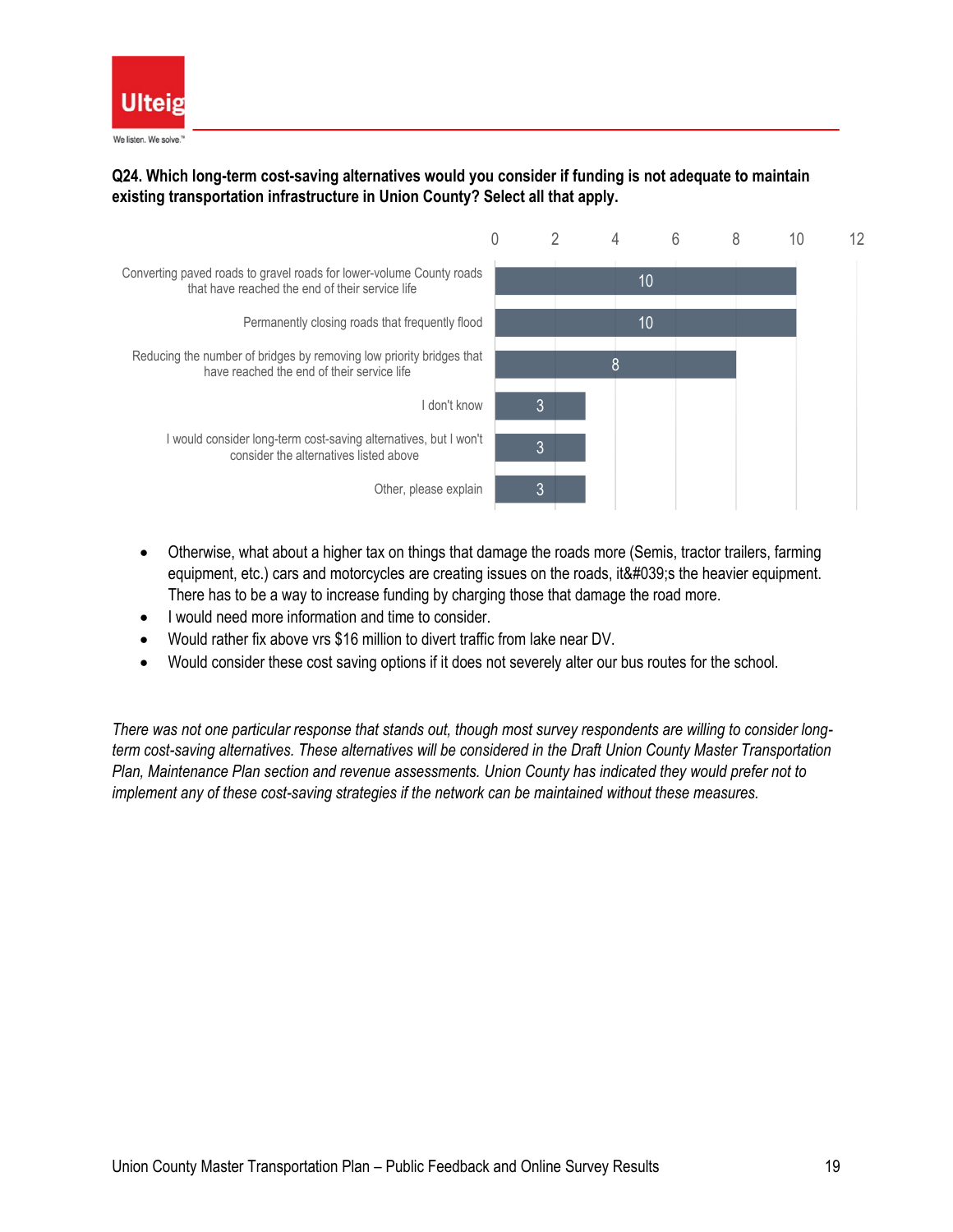

**Q25. Are you willing to support potential increases in fees to support transportation maintenance/improvement projects in Union County such as Bicycle, Bridge Maintenance/Replacement, Bus/Transit, Road Maintenance/Improvement, Flood Mitigation, New Road Construction, Pedestrian, and Safety?**



*A majority (64%) of survey respondents are willing or would consider supporting transportation fee increases in Union County. 27% of survey respondents are not willing or would not consider supporting transportation fee increases in Union County.*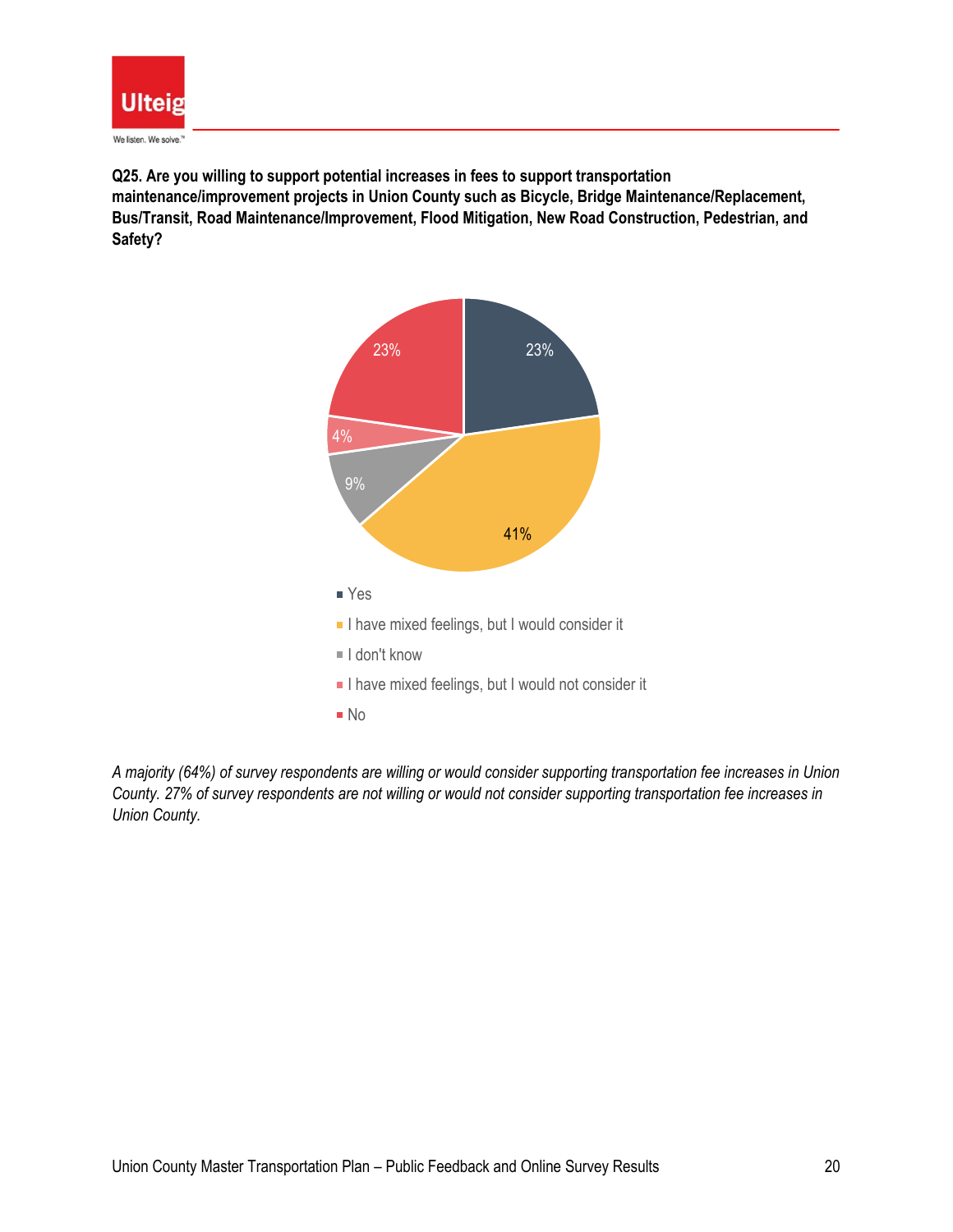

**Q26. Rate the following transportation project types in order of importance (For example, an entry of 8, 7, 6, 5, 4, 3, 2, 1 would mean that you think Safety projects are the most important and Bicycle Facilities projects are the least important).**



*Comments:*

- *(increase speed limit to rural speed on 334th township road instead of 35--look at all the other roads around are at least 45 just dumb limitation slowing traffic once past McCook) and last would be [Bus Transit] which I don't think should be publicly paid for or funded=it's just a HUGE waste of money review the actual usage and NO ONE uses hardly at all.*
- *Comfortable with how things are right now except for the traffic in front of the elementary school and high school dismissal time. The elementary made huge improvements with the new parking lot procedure last year, but more needs to be done.*
- *safety and existing road and bridge conditions go hand in hand*
- *No way on \$16m to build a four-lane road north and around DV. Seems an exit at 484 would be better.*
- *Bicycle Facilities, Bus/Transit, Constructing New Roads, Pedestrian Facilities all equal at the lowest level of importance or less.*

*Survey respondents ranked Existing Road Maintenance/Improvements as their priority in Union County, though Safety was ranked No. 1 most frequently. Bridge Maintenance/Replacement and Safety were also listed as high priority items, while Bus/Transit was ranked as least important. Flood Mitigation, Constructing New Roads, Pedestrian Facilities, and Bicycle Facilities had mixed priorities Note: All responses were included even if some of the project types were omitted by mistake or on purpose by the respondents.*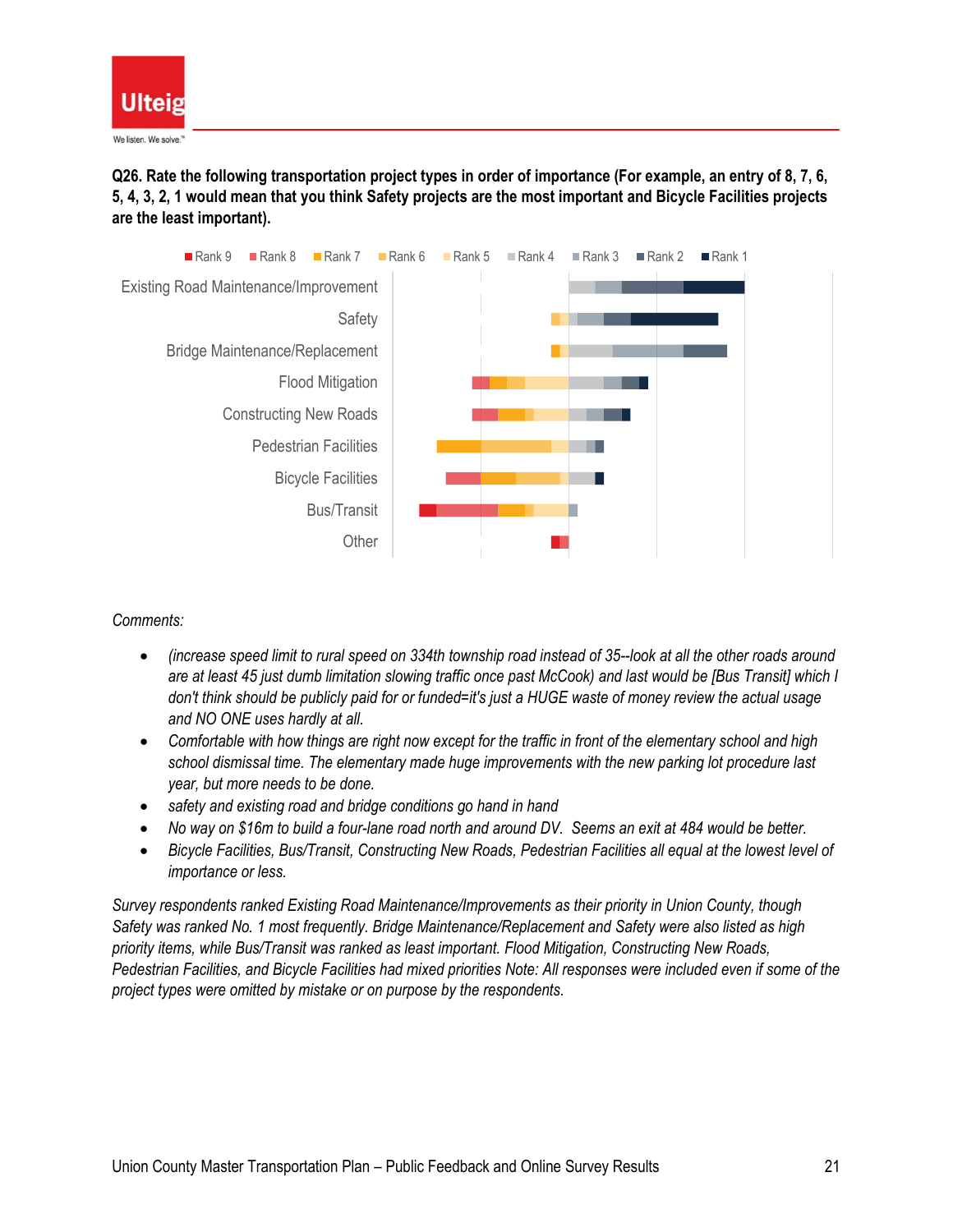

## **Q27-34. Compared to now, how do you think future funding should be spent on…?**



*Survey respondents ranked Existing Road Maintenance/Improvements as their priority for future funding in Union County. Bridge Maintenance/Replacement, Safety, and Flood Mitigation were also listed as high priority items for funding, while Bus/Transit was ranked as least important. Pedestrian Facilities, Building New Roads, and Bicycle Facilities had mixed responses. Note: Survey respondents were not provided with any funding figures, so responses may only be based on perception.*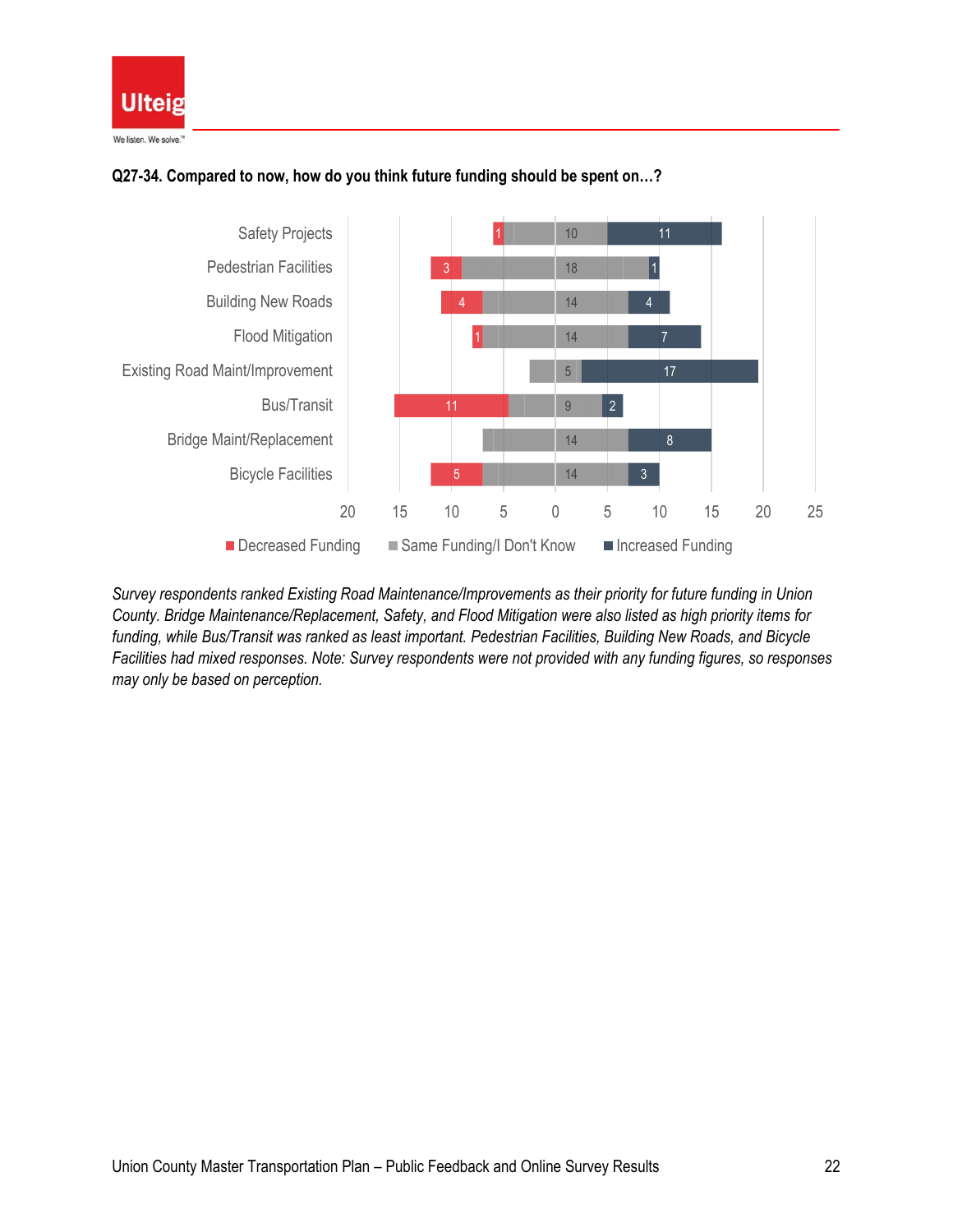

## **Q35. What is your biggest transportation concern for Union County over the next 20 years? Please describe.**

- Public transit and electric vehicle charging
- Mitigation of road flooding
- Maintenance on current roads
- Maintenance on roads and bridges that they have. Growth of new developments.
- traffic congestion around Dakota Valley school and frontage road. Dakota Dunes and N Sioux City continued development needs to assume substantial growth and with it appropriate traffic handling.
- Traffic through McCook Lake
- Increased population thus increased use/travel causing infrastructure concerns.
- Existing Road Conditions, Keeping Ditches Clear, finding a way to increase funding by charging heavy equipment that accelerates the decline of the road conditions
- Maintenance of current roads/bridges
- Northshore Drive; day time travels and school arrival and dismissal
- your question on funding increase, decrease , same or I don't know are difficult to answer since no current information on current levels of spending are provided or how they have changed over the years.
- Fixing traffic congestion by Dakota Valley School
- Bridge maintenance.
- My biggest concern is commissioners spending taxpayers money to fix preceived future problems that don't exist and won't.
- Having adequate electric vehicle charging stations.
- Keeping our roads up to standard with traffic demands

*For this fill-in-the-blank response, survey respondents listed general road/bridge maintenance, as well as traffic congestion along Northshore Drive and Dakota Valley Schools as their largest concerns over the next 20 years in Union County. Other concerns were varied, including flooding, electric vehicle charging stations, development growth, ditch maintenance, fee increases for heavy vehicles, and spending.*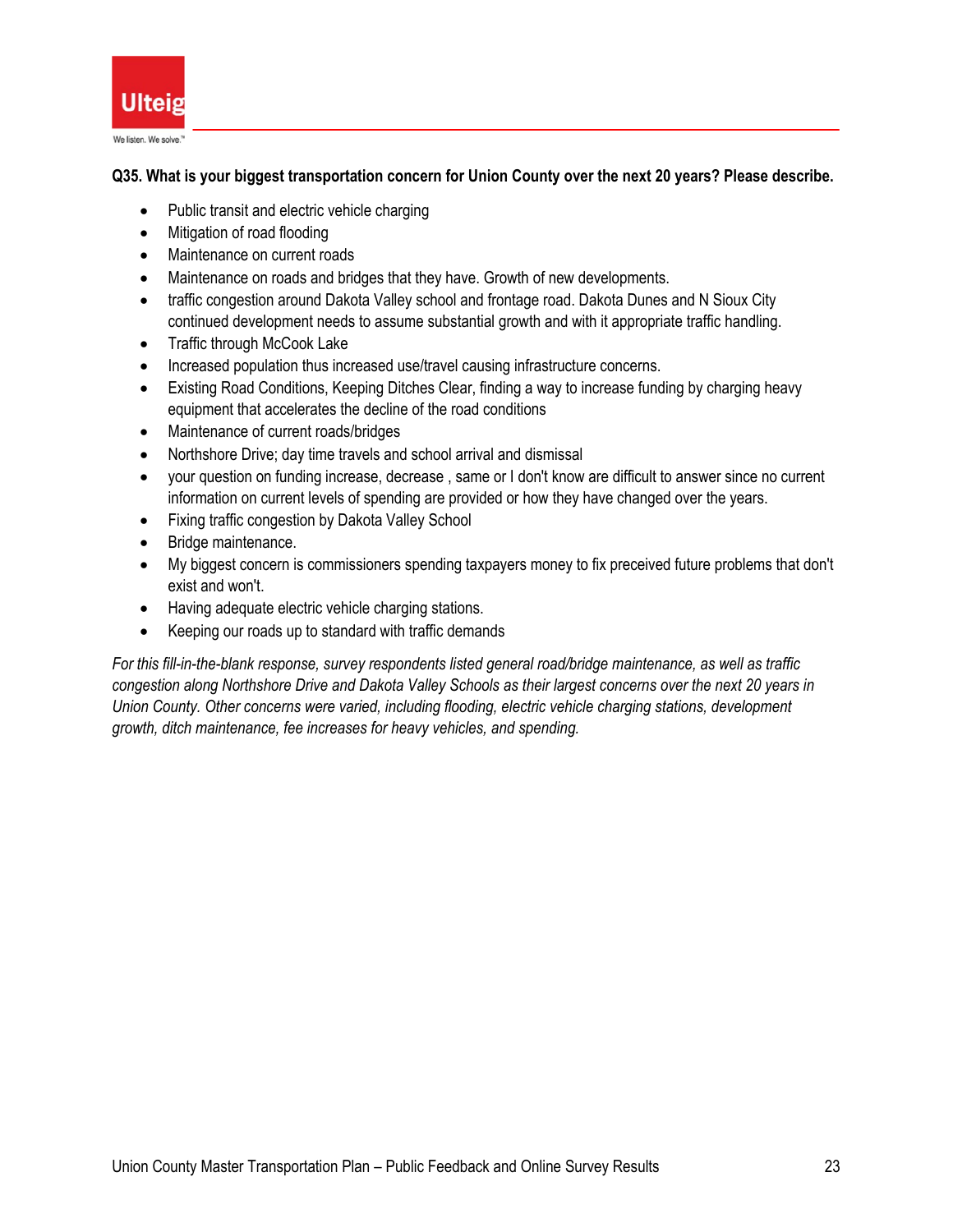

## **Q36. Do you have any other comments, concerns, or ideas about the Union County transportation network over the next 20 years that you haven't addressed in any of the previous questions?**

- Implementing a roundabout system on exit 4 instead of closing the offramp would cut down on the cost of opening a new exit. I express reservations regarding the fiscal responsibility of financing a completely new, unnecessary road.
- Consider having another exit one mile north after Exit 4 behind the school that would bypass around the back of the school and to the West side of McCook. Also, Sioux Point Rd frontage road from Dakota Dunes to N Sioux City=should be straightened (by N Shay connection) and the stop sign changed to only stop N Shay (through traffic on Sioux Point should not stop) to keep flow of traffic moving through there. It gets very congested there during busy hours or events at the church close by.
- No
- Would be good to reconfigure Exit 4, I don't have an answer, but that should be addressed in some way.
- The City of North Sioux City is proposing a new \$16 million dollar road to the north around the school properties to connect with Westshore. I am opposed to this expenditure when clearly Northshore is in need of replacement / repair with turning lanes and or 3-lane road. I am opposed to closing off access from Northshore Dr. to the I-29 exit 4 by this new proposal. I am in favor of the roundabout concept for the west side of Exit 4 to accommodate the traffic flow from Streeter Drive , Leisure Lane and Northshore..
- Common sense long term planning. Busses or bikes to get people to Sioux City or more jobs up here.
- Union County will assist towns located in Union County that benefits those towns instead looking at what benefits the citizens who live in rural areas of Union Co. Who is watching out for the good of the rural citizens?
- No

*Survey respondents listed Traffic and Planning issues at Exit 4 repeatedly, however Exit 4 is a SDDOT owned interchange and does not appear to be a direct County Road issue. However, Exit 4 and potential planned changes to the north and west could certainly impact County Roads and these potential changes will be considered in the Draft Union County Transportation Master Plan. Other specific comments and ideas were shared with the Study Advisory Team and will be included in the plan where applicable.*